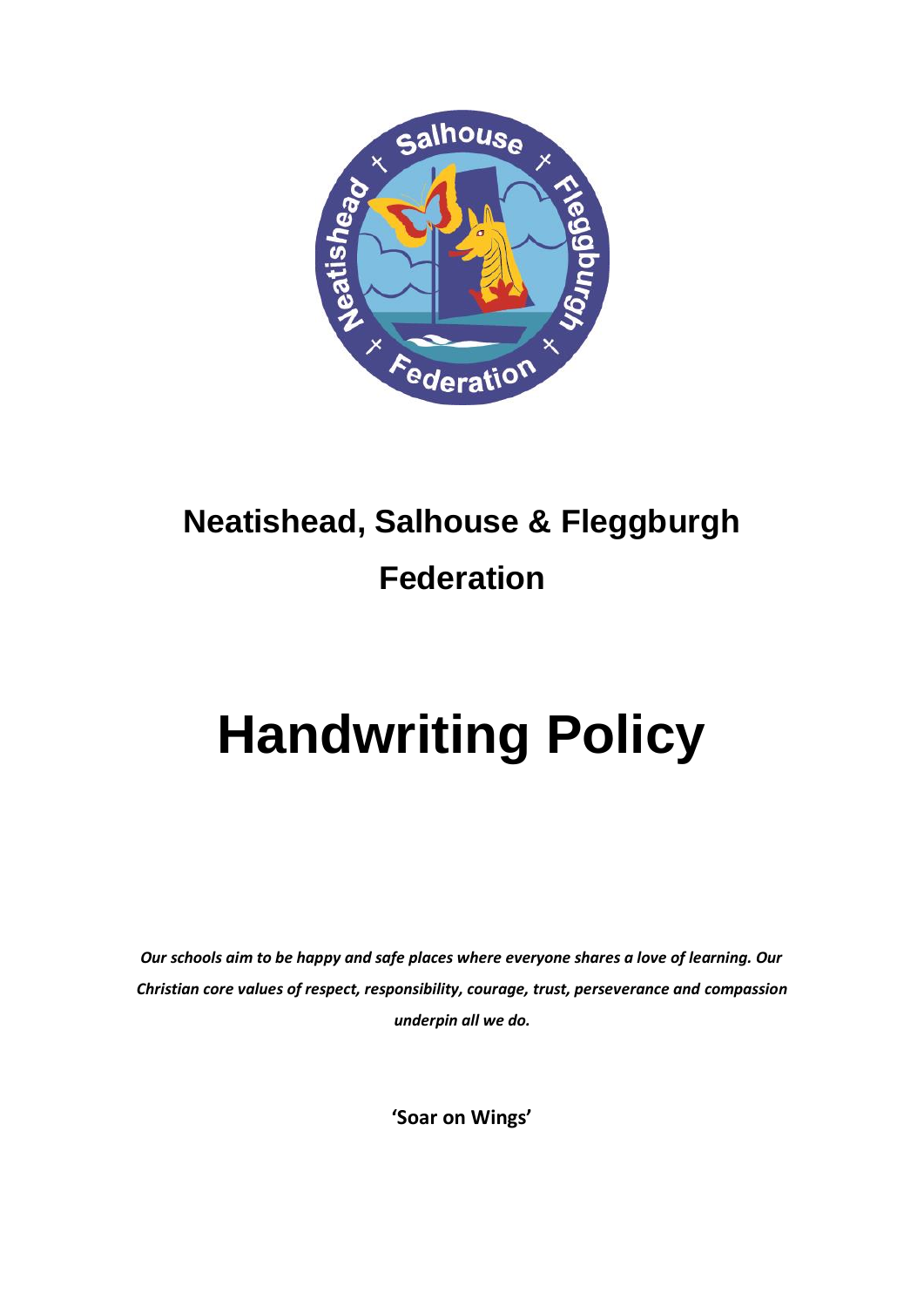| <b>Formally adopted by the Governing Board</b> |                  |
|------------------------------------------------|------------------|
| l On                                           | 4th October 2021 |
| <b>Chair of Governors</b>                      | J Gay            |
| Date for review                                | October 2022     |
| <b>Responsibility</b>                          |                  |

**Our school is the secure base from which we 'soar on wings' to realise our ambitions.**

**Through valuing one another and the world in which we live, we flourish.**

**Through providing rich opportunities, we can imagine fulfilling futures.**

**Through a shared love of learning, we transform lives.**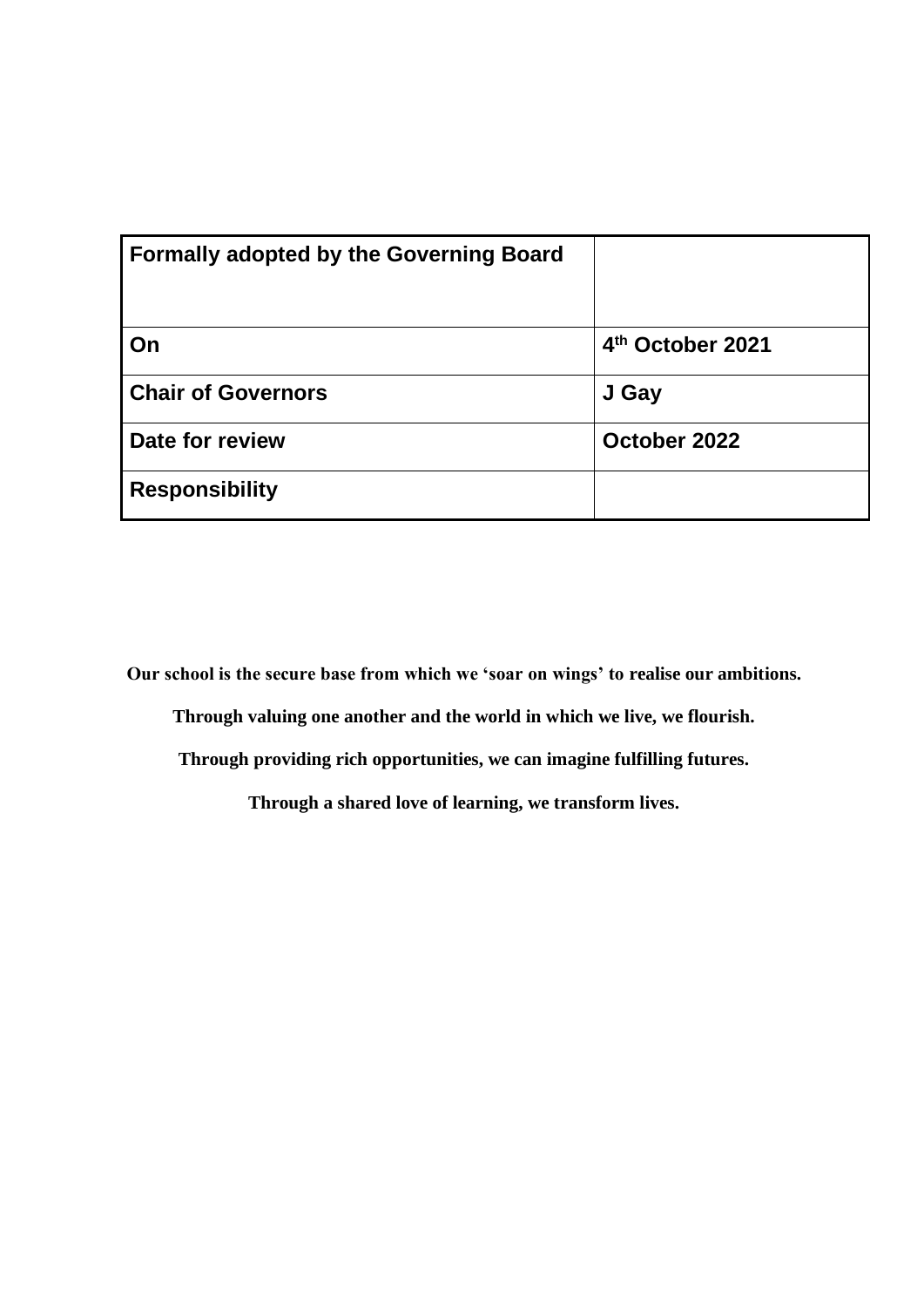Our school's vision and values

## **"Soar on wings"**

We aim for our school communities to be happy and safe where everyone shares a love of learning. To support this aim we take strength and direction from Isaiah 40 :31

> **"They will soar on wings like eagles; They will run and not grow weary, They will walk and not be faint."**

Our Christian values of Responsibility, Respect, Courage, Compassion, Perseverance and Trust underpin all we say and do, so that in God's Grace we can lay a solid foundation from where our children can, "soar on wings", having the strength to overcome challenges and to build for themselves full and purposeful lives.

To lay that solid foundation we will commit to:

- Ensuring we know the needs of all our children and providing inspirational teaching and empowering learning opportunities to meet their needs,
- Investing in and celebrating the uniqueness of each individual in our school community,
- Fostering and understanding that knowledge, wisdom and skills are achieved through hard work and perseverance,
- Demonstrating empathy, compassion and forgiveness so that we all have the courage to take risks and learn from our mistakes,
- Growing global citizens who value others and cherish themselves.

*'I recognise that modern day life is challenging for our children and particularly challenging for our most vulnerable children. I want the adults, learning alongside the children, to encourage the children to develop strong voices so that they can build and value their dreams and ambitions. Living in a rural area, attending a small school and enjoying the safety of a close community has its many benefits but it can make it harder for children to realise their dreams and ambitions. With hope, strength, courage and trust in God, they can aspire to great things.* 

*They can 'soar on wings'.*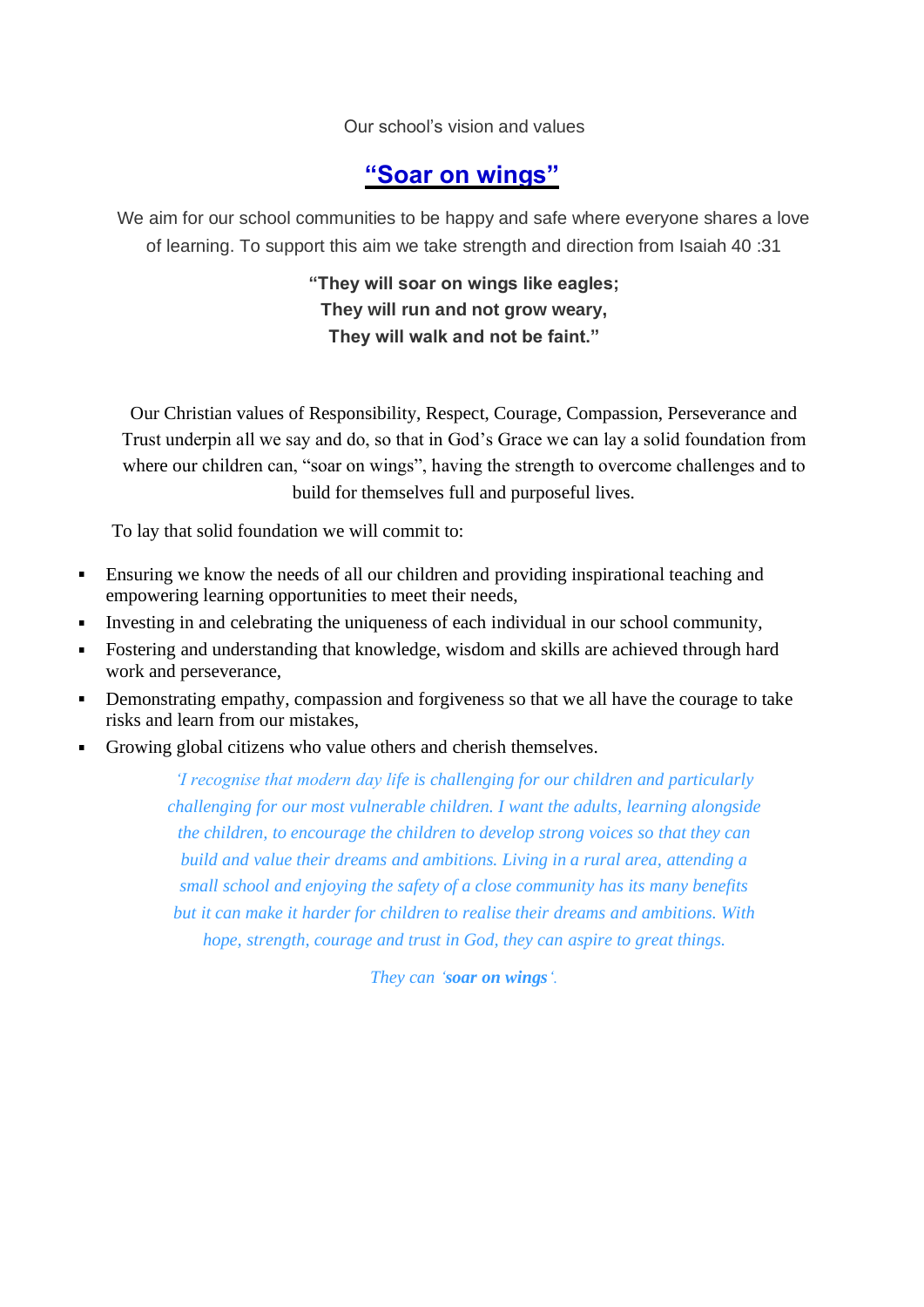### **Neatishead, Salhouse & Fleggburgh Federation Primary Schools Handwriting Policy Rationale**

At Neatishead, Salhouse and Fleggburgh Federation Primary Schools, all children begin the process of learning cursive handwriting from Foundation Stage. This starts with developing motor skills and learning basic letter formations, before progressing to pre-cursive writing in Year 1 and developing fully, joined cursive thereafter. We believe this raises standards in handwriting throughout the whole school, developing confidence, accuracy, fluency, writing stamina, and presentation.

The rules of the cursive style help:

- to minimise confusion for the child as every letter starts on the line with an whoosh in and whoosh out stroke.
- with the flow of cursive writing as letters naturally flow into each other
- to form spacing between words as the child develops whole word awareness
- to develop a child's visual memory
- all children's writing skills regardless of academic ability
- to develop skills of spelling, punctuation and grammar

All children begin by writing with a pencil and from year 4 children will use a handwriting pen.

#### **Policy outline**

**Teaching and learning:** Handwriting will be focused on in every year, beginning in the Foundation stage with gross and fine motor activities and basic letter formations. The style, nature and frequency of handwriting lessons will be dependent on the needs of children in individual classes, but should comprise discrete handwriting lessons and those embedded within English and Phonics.

**Gross and fine motor skills**: Activities to develop gross and fine motor skills are essential to the development of good handwriting. This is of particular importance in EYFS and early KS1, but may be required as an appropriate intervention in KS2.

**Posture**: Children should be taught the importance of sitting upright and correctly on their chair, with their feet on the floor and their chair tucked in.

**Pencil grip**: Children should use a tripod grip and be given constant reminders until this is established. Shaped pencil grips are available in school for children who find them helpful.